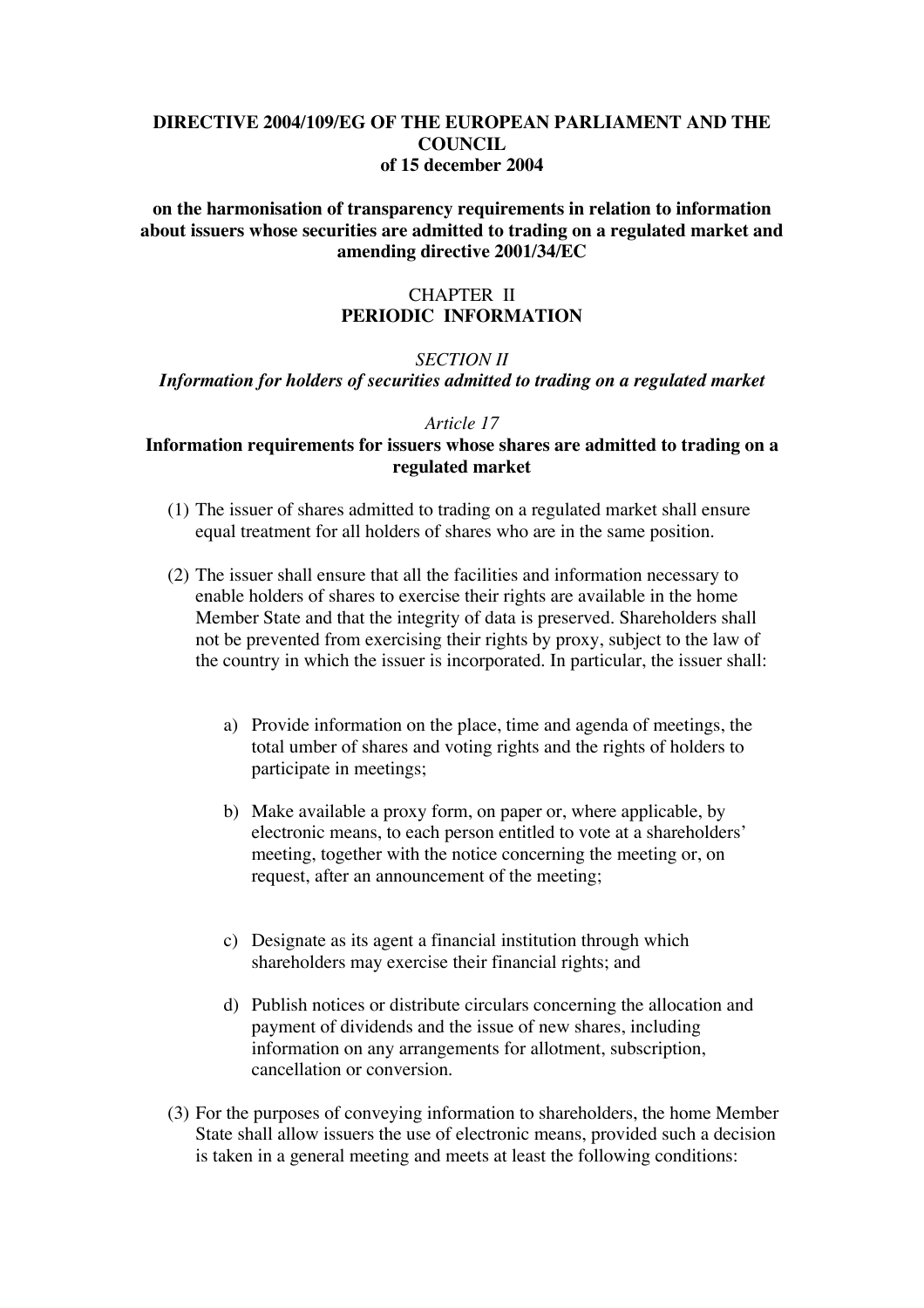- a) the use of electronic means shall in way depend upon the location of the seat of residence of the shareholder or, in the cases referred to in Article 10 (a) to  $(h)$ <sup>\*</sup>), of the natural persons or legal entities;
- b) identification arrangements shall be put in place so that the shareholder, or the natural persons or legal entities entitled to exercise or to direct the exercise of voting rights, are effectively informed;
- c) shareholder, or tin the cases referred to in Article 10 (a) to (e) the natural persons or legal entities entitled to acquire, dispose of or exercise voting rights, shall be contacted in writing to request their consent for the use o electronic means by conveying information and, if they do not object within a reasonable period of time, their consent shall be deemed to be given. They shall be able to request, at any time in the future, that information be conveyed in writing, and
- d) any apportionment of the costs entailed in the conveyance of such information by electronic mean shall be determined by the issuer in compliance with the principle of equal treatment laid down in paragraph 1.
- (4) The Commission shall, in accordance with the procedure provided for in Article 27 (2), adopt implementing measures in order to take account of technical developments in information and communication technology and to ensure the uniform application of paragraphs 1,2 and 3. It shall, in particular, specify the types of financial institution through which a shareholder may exercise the financial rights provided for in paragraph 2(c).

# \*) *Article 10* **Acquisition or disposal of major proportions of voting rights**

The notification requirements defined in paragraphs 1 and 2 of Article 9 shall also apply to a natural person or legal entity to the extent it is entitled to acquire, to dispose of, or to exercise voting rights in any of the following cases or a combination of them:

- a) voting rights held by a third party with whom that person or entity has concluded an agreement, which obliges them to adopt, by concerted exercise of the voting rights they hold, a lasting common policy towards the management of the issuer in question;
- b) voting rights held by a third party under an agreement concluded with that person or entity providing for the temporary transfer for consideration of the voting rights in question;
- c) voting rights attaching to shares which are lodged as collateral with that person or entity, provided the person or entity controls the voting rights and declares its intention of exercising them;
- d) voting rights attaching to shares in which that person or entity has the life interest;